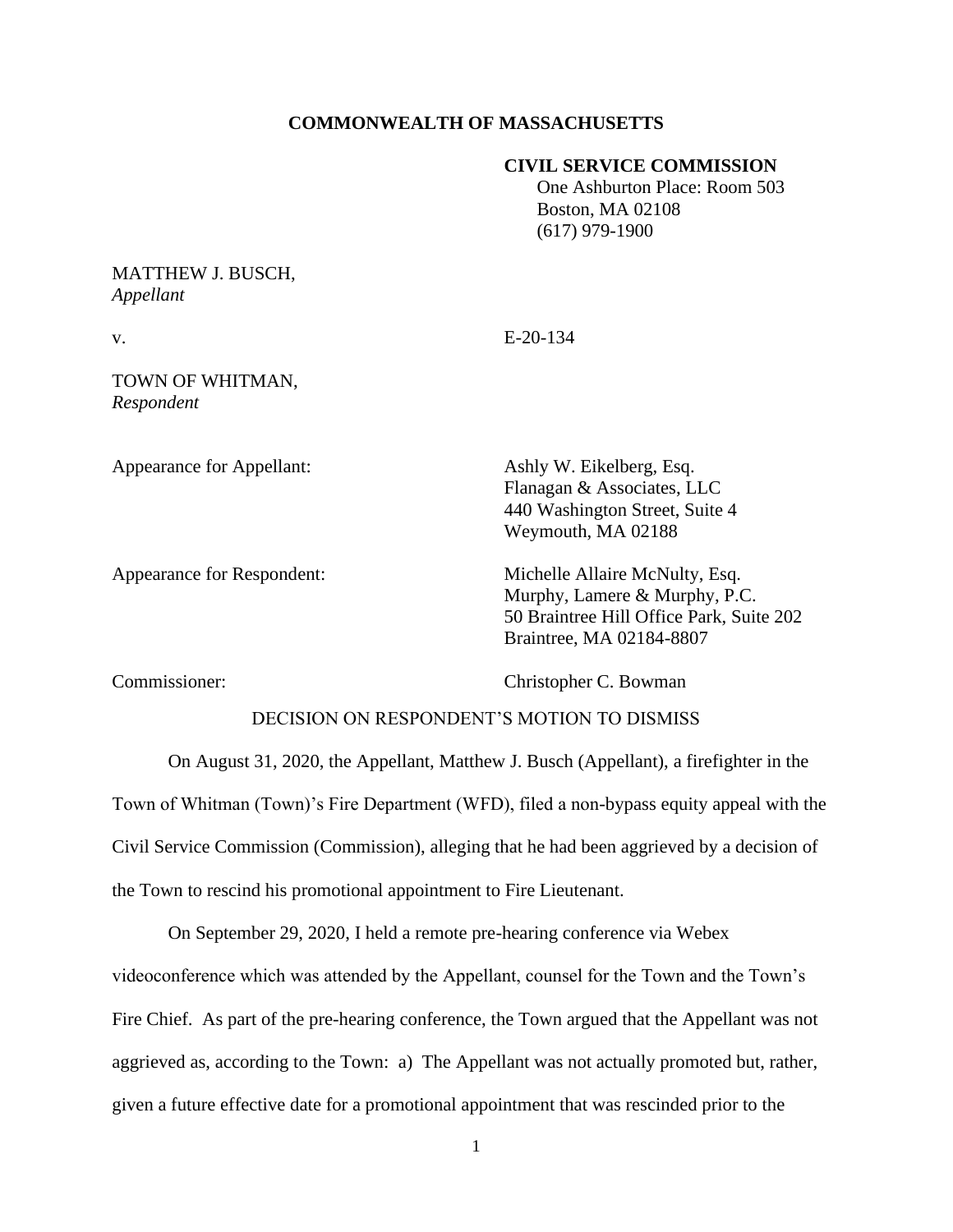promotional appointment becoming effective; and b) the Town's decision to ultimately appoint the first candidate on the certification did not result in a bypass of the Appellant, who was ranked third on the certification.

The Town's decision to rescind the appointment, or offer, was the result of a settlement agreement between the Town and the two candidates who were tied for first on the certification, both of whom filed bypass appeals with the Commission which were effectively withdrawn after the settlement agreement between the parties was reached.

As part of the September  $29<sup>th</sup>$  pre-hearing conference, I discussed the possibility of a resolution that would forego the need for this matter to be litigated before the Commission, which took into consideration the possibility of one or two additional vacancies that could arise in the position of lieutenant in the Town's Fire Department prior to the expiration of the current eligible list. A status conference was scheduled for October 27, 2020 to receive an update on those discussions and the procedural next steps of this appeal.

Prior to the status conference on October  $27<sup>th</sup>$ , the Town submitted a Motion to Dismiss the Appellant's appeal. On October  $27<sup>th</sup>$ , I held a remote status conference via Webex videoconference which was attended by the Appellant, his newly-obtained counsel, counsel for the Town, the Town's Fire Chief and the Town Administrator. As part of the status conference, counsel for the Town outlined why a resolution under the possible framework discussed at the pre-hearing conference was, in the Town's opinion, not feasible. Thus, the Town filed the above-referenced Motion to Dismiss. The Appellant subsequently filed an opposition to the Town's motion, to which the Town submitted a rebuttal.

On December 9, 2020, I held a remote motion hearing which was attended by the Appellant, his counsel, counsel for the Town, the Town's Fire Chief, the former Town

2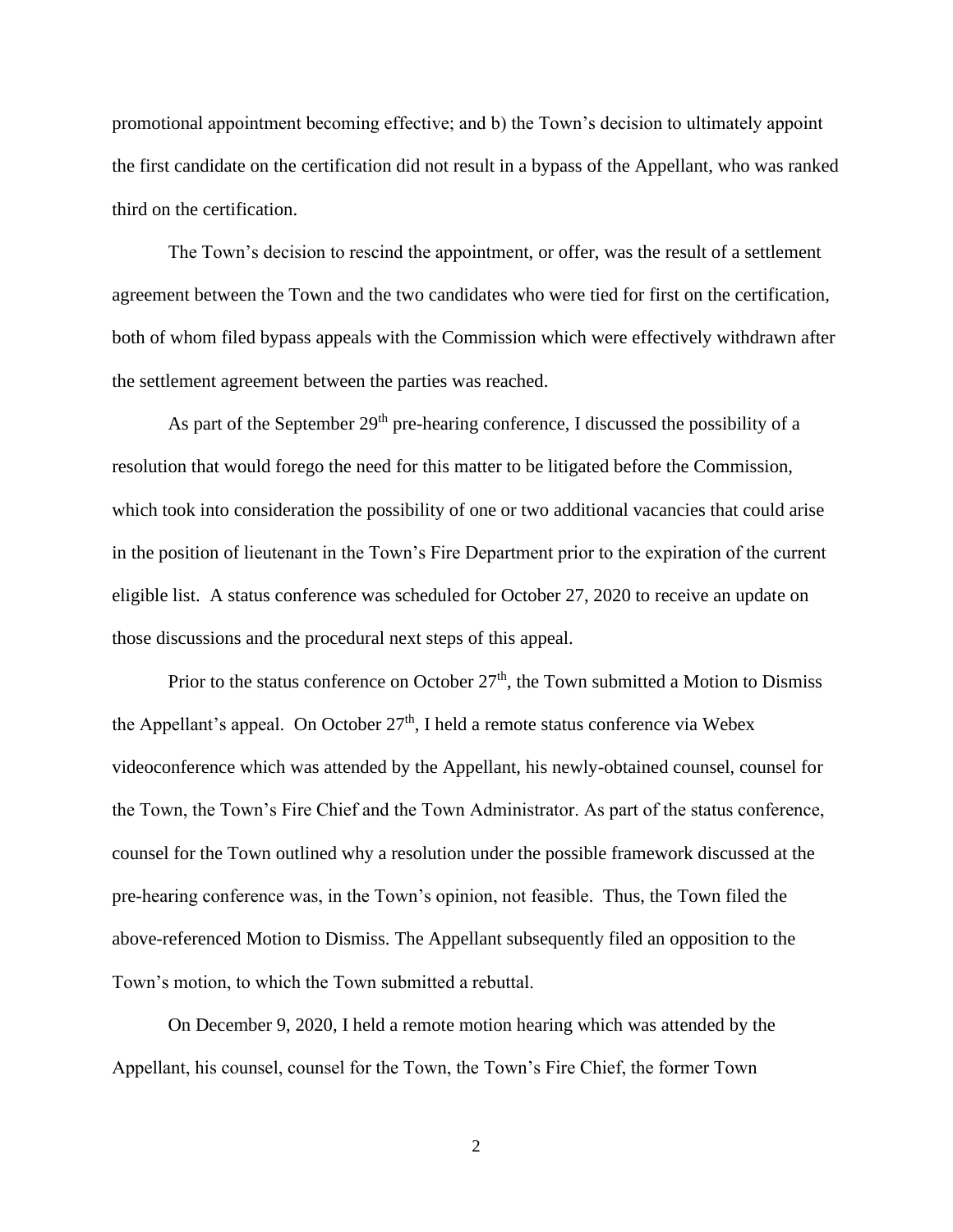Administrator and the Interim Town Administrator. Solely for the purposes of reaching a decision on the Town's motion here, I find the following facts to be undisputed or, if disputed, viewed in the light most favorable to the Appellant:

- 1. The Appellant is a firefighter for the Town's Fire Department. There are three (3) fire lieutenant positions in the Department.
- 2. In November 2018, the Appellant took and passed the promotional examination for fire lieutenant.
- 3. Based on the November 2018 promotional examination, an eligible list for Whitman fire lieutenant was established on March 1, 2019. Two other Whitman firefighters, Thomas Ford and Bryan Smith, were tied for first on the eligible list. The Appellant was ranked third, following Ford and Smith.
- 4. Firefighter Smith serves as an officer with the local firefighter's union and serves as a member of the bargaining committee that negotiates the union's collective bargaining agreement with the Town.
- 5. The Appellant has more seniority than Ford or Smith.
- 6. Looking to fill a retirement of a fire lieutenant scheduled to occur on August  $29, 2020<sup>1</sup>$ , the Town created Certification No. 06350 on June 10, 2020. Consistent with the eligible list, the certification contained three (3) names: Ford and Smith (tied for first) and the Appellant (third).
- 7. The Town utilized an interview panel to assess the top three candidates, which included standard questions, a tactical fire problem, an employee counseling scenario and a public relations scenario. The interview format was similar to interviews conducted for prior

<sup>&</sup>lt;sup>1</sup> The incumbent's retirement date was subsequently changed to August 31, 2020.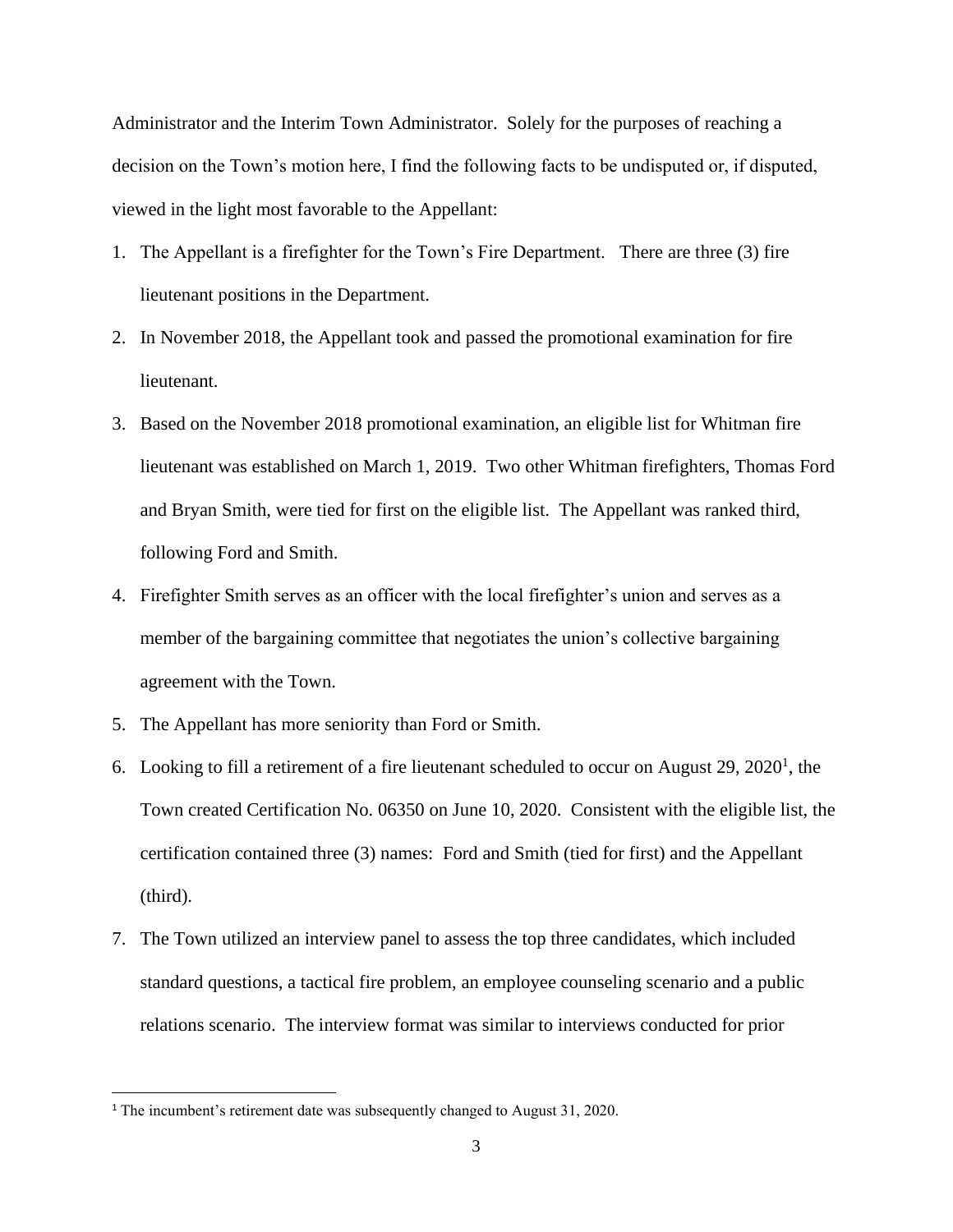promotions since at least 2008 or 2009, including fire lieutenant.

- 8. The interview panel ranked the three candidates' performance in each area as well as overall performance. The Appellant was ranked first overall of the three candidates.
- 9. In a notification dated June 16, 2020, which was signed by the Town's Fire Chief and the Appellant, the Fire Chief notified HRD that the Appellant was being promoted to the position of permanent fire lieutenant with an "appt. effective date" of "8/29/20".
- 10. In a 2 ½-page letter dated June 16, 2020, the Town's Fire Chief, who is the civil service appointing authority, notified Ford and Smith of the reasons for bypassing them for promotional appointment.
- 11. As part of the 2 ½-page letter, the Fire Chief wrote in part that:

"At the conclusion of the interviews [which were approximately 30-45 minutes], the members of the interview panel independently evaluated the overall performance of each candidate and all ranked Firefighter Busch as the top candidate with an overall score of 85.6 points, followed by Firefighter Ford, with an overall score of 73.4 points, and then Firefighter Smith, with an overall score of 68.4 points." …

"Based upon Firefighter Busch's greater actual firefighter experience, his education and training, as well as his interview performance, I have concluded that Firefighter Busch is the better qualified candidate for promotion to Fire Lieutenant."

12. In a series of emails between the Town's Fire Chief and HRD between June  $30<sup>th</sup>$  and July  $1<sup>st</sup>$ ,

2020, the Chief worked with HRD to correct an administrative error which showed the

Appellant's promotion as "temporary" instead of "permanent". As part of one of those email

exchanges, the Fire Chief wrote: " … he was never temporary I appointed last week (sic) it

is effective August 29, maybe they thought it was temporary until that date?"

13. On June 22<sup>nd</sup> and June 24<sup>th</sup>, 2020, Ford and Smith filed bypass appeals with the Commission.

Pre-hearing conferences were scheduled to be held on July 21, 2020.

14. On July 13, 2020, counsel for the Town emailed the Commission, stating: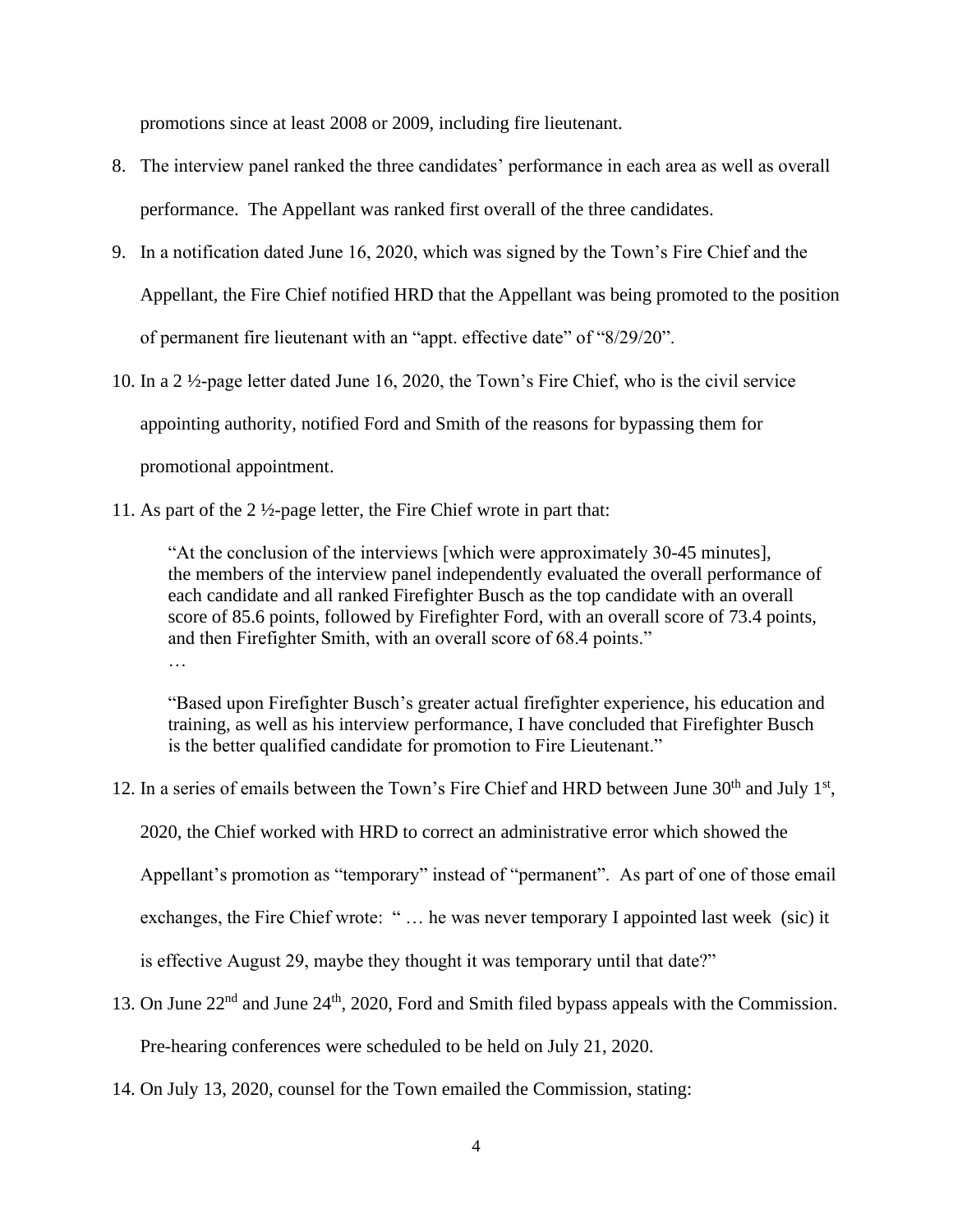"This office represents the Town of Whitman in the above-referenced matter that is scheduled for a pre-hearing conference on July 21, 2020 at 11:30 A.M. The Parties are in the process of discussion a resolution of [these appeals]. We are respectfully requesting that the pre-hearing conference be postponed to allow us the time to finalize the settlement terms. Counsel for the appellant has assented."

15. The Commission responded to the above-referenced email by inquiring:

"Will the likely settlement be asking the Commission to take any action  $(i.e. -310$  relief) or would the likely settlement result in the appeal(s) being withdrawn?"

Counsel for Ford and Smith responded by stating: "The latter."

- 16. On July 16, 2020, the Commission dismissed the appeals of Ford and Smith with a future effective date of September 18, 2020, only to be re-opened if either party sought reconsideration on or before that date. No such reconsideration was sought and the dismissal became effective on September 18<sup>th</sup>.
- 17. Ford and Smith, through their counsel, argued to the Town Administrator and the Board of Selectmen that the Fire Chief had impermissibly used a de facto assessment center which they argued requires a delegation agreement and bargaining with the union beforehand. The Town was informed that Ford and Smith would pursue this argument to the Civil Service Commission and the union would pursue the same argument as part of an unfair labor practice complaint.
- 18. An executive session was convened to discuss this matter which was attended by former Town Administrator Frank Lynam, the Fire Chief and members of the Board of Selectmen. The Board of Selectmen is not the appointing authority for appointments and promotions below the rank of Fire Chief in the Town's fire department.
- 19. During that executive session, the Board of Selectmen and the Town Administrator, primarily for reasons related to litigation avoidance, agreed to a settlement agreement with Ford, Smith and the local union that would rescind the promotional appointment of the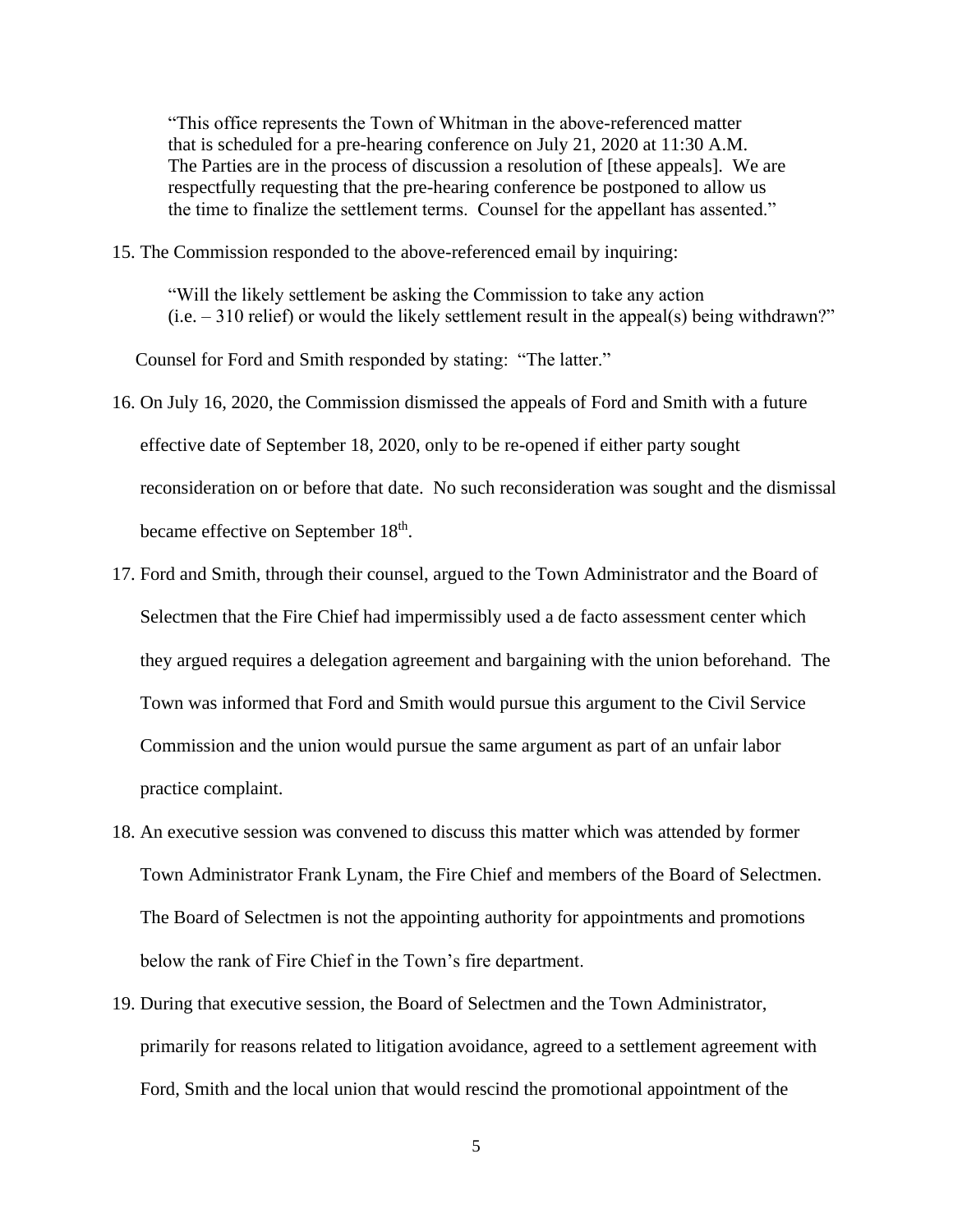Appellant and promote Firefighter Ford instead, effective August 31, 2020. The Town's Fire Chief, who is the appointing authority for promotional appointments to fire lieutenant, argued that the 30-45 minute interviews did not constitute a de facto assessment center.

- 20. The Fire Chief never told the Board of Selectmen or the Town Administrator that he was in favor of the settlement agreement, but indicated that he would "accept it" in part because he did not believe his position would be supported by the Town's legal counsel in litigation.
- 21. The Fire Chief subsequently signed the settlement agreement, which was also signed by the Chair of the Board of Selectmen, the Town Administrator, Ford, Smith and the president of the local firefighters' union.
- 22. On August 3, 2020, the Fire Chief forwarded an email to HRD stating:

"Please see the attached documents regarding Requisition #06350. The Town of Whitman reached a settlement agreement with the two members who appealed the bypass. Matthew Busch (sic) promotion to Fire Lieutenant is hereby rescinded and Thomas Ford is promoted to the position of Fire Lieutenant per the settlement agreement. I have updated NEO GOV."

- 23. On August 4, 2020, HRD responded, writing: "Received and Authorized."
- 24. Between June 16, 2020 and August 31, 2020, the Appellant and other firefighters, pursuant to provisions in the collective bargaining agreement, filled in for fire lieutenants on vacation or other leave based on seniority, for which they received additional compensation.
- 25. On August 31, 2020, the Appellant filed the instant non-bypass equity appeal with the Commission.

# *Legal Standard for Summary Disposition*

An appeal may be disposed of on summary disposition when, "viewing the evidence in the light most favorable to the non-moving party", the undisputed material facts affirmatively demonstrate that the non-moving party has "no reasonable expectation" of prevailing on at least one "essential element of the case". See, e.g., Milliken & Co., v. Duro Textiles LLC, 451 Mass.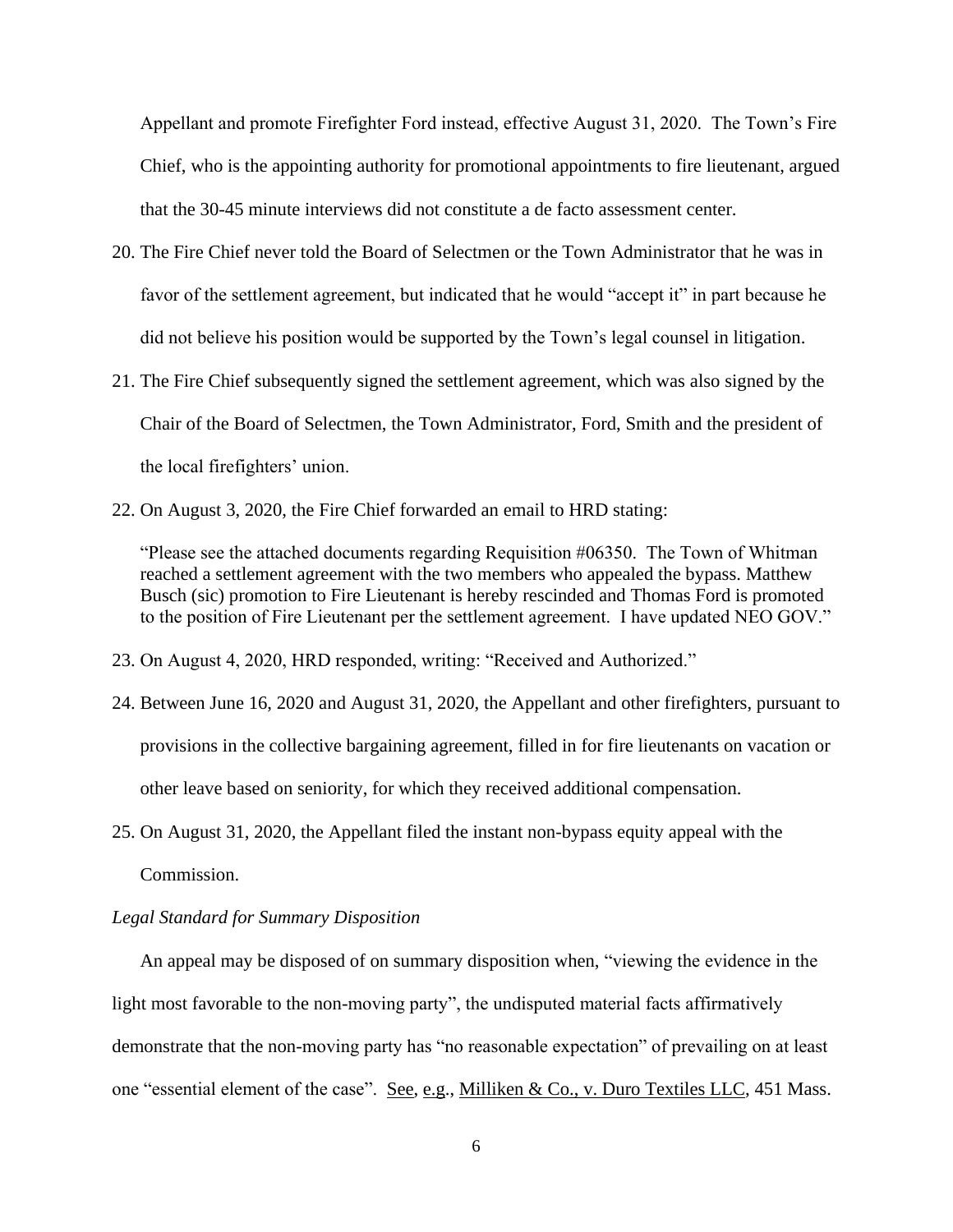Massachusetts Parole Board, 18 MCSR 216 (2005).

# *Applicable Civil Service Law*

Section 1 of G.L. c. 31 defines basic merit principles as:

"(a) recruiting, selecting and advancing of employees on the basis of their relative ability, knowledge and skills including open consideration of qualified applicants for initial appointment; (b) providing of equitable and adequate compensation for all employees; (c) providing of training and development for employees, as needed, to assure the advancement and high quality performance of such employees; (d) retaining of employees on the basis of adequacy of their performance, correcting inadequate performance, and separating employees whose inadequate performance cannot be corrected; (e) assuring fair treatment of all applicants and employees in all aspects of personnel administration without regard to political affiliation, race, color, age, national origin, sex, marital status, handicap, or religion and with proper regard for privacy, basic rights outlined in this chapter and constitutional rights as citizens, and; (f) assuring that all employees are protected against coercion for political purposes, and are protected from arbitrary and capricious actions."

# Section 2(b) of G.L. c. 31 provides that:

"No person shall be deemed to be aggrieved under the provisions of this section unless such person has made specific allegations in writing that a decision, action, or failure to act on the part of the administrator was in violation of this chapter, the rules or basic merit principles promulgated thereunder and said allegations shall show that such person's rights were abridged, denied, or prejudiced in such a manner as to cause actual harm to the person's employment status."

Section 2(c) of G.L. c. 31 further states that "all references [in Section 2(b)] to the

administrator shall be taken to mean the local appointing authority or its designated

representative" and, thus, this Appellant must show here, *inter alia*, that Whitman's Fire Chief

violated some provision of Chapter 31 or the state Personnel Administration Rules.

Section 14(3) of the Personnel Administration Rules (PARs) states:

"No permanent employee shall be regarded as promoted within the requirements of these rules unless he is actually employed in the position to which he is promoted within thirty days from the date of receipt of notice by the administrator of promotion. If, however,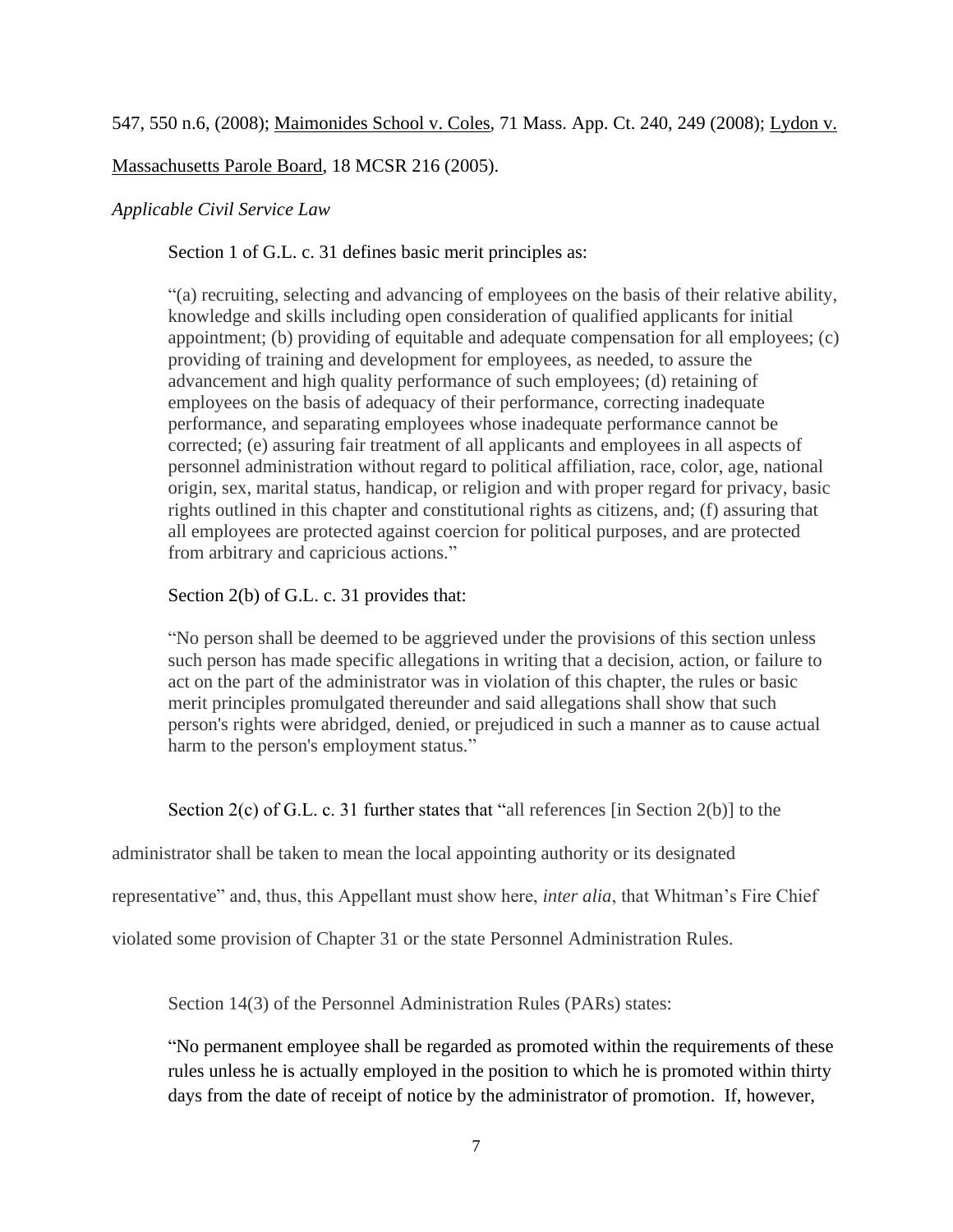his promotion is approved by the administrator while he is serving temporarily in a position of the same or higher grade, he may continue to serve in such position as authorized by the administrator, and his permanent promotion shall not be affected by such temporary employment in a different grade notwithstanding the fact that he is not actually employed in the position to which he has been promoted during said thirty days."

#### *Analysis*

The issues raised here are strikingly similar to those addressed by the Commission in Harrington v. City of Pittsfield, 27 MCSR 524 (2014). The City of Pittsfield, after granting a conditional offer of employment to Harrington for original appointment as a firefighter, rescinded that offer after receiving advice from legal counsel that the City was unlikely to prevail before the Civil Service Commission if the two higher-ranked candidates filed bypass appeals with the Commission. On a motion filed by the City, the Commission, although expressing concern about the sequence of events, dismissed the Appellant's appeal.

Here, as in Harrington, it is undisputed that the Appellant was not bypassed for promotional appointment as no candidate ranked below him was promoted to the position of fire lieutenant.<sup>2</sup> Rather, the Town rescinded the Appellant's promotion prior to him assuming the position of fire lieutenant in favor of a higher ranked candidate. The Appellant argues that, at the time of the rescission, he had already been promoted to and was serving in the position of fire lieutenant. The undisputed facts show otherwise. The documentation submitted to HRD, signed by both the Fire Chief and the Appellant on June 20, 2020, clearly states that the effective date of the promotional appointment was to be August 29, 2020. The undisputed facts also show that the Appellant never assumed the position of permanent fire lieutenant. Rather, between June

<sup>&</sup>lt;sup>2</sup> No actionable bypass occurs when the final promotional examination score of an individual purporting to be aggrieved is tied with, or lower than, the individual actually promoted. *See, e.g., Cotter v. City of Boston*, 193 F. Supp. 2d 323, 354 (D. Mass. 2002), *aff'd in part, rev'd in part*, 323 F.3d 160 (1st Cir. 2003).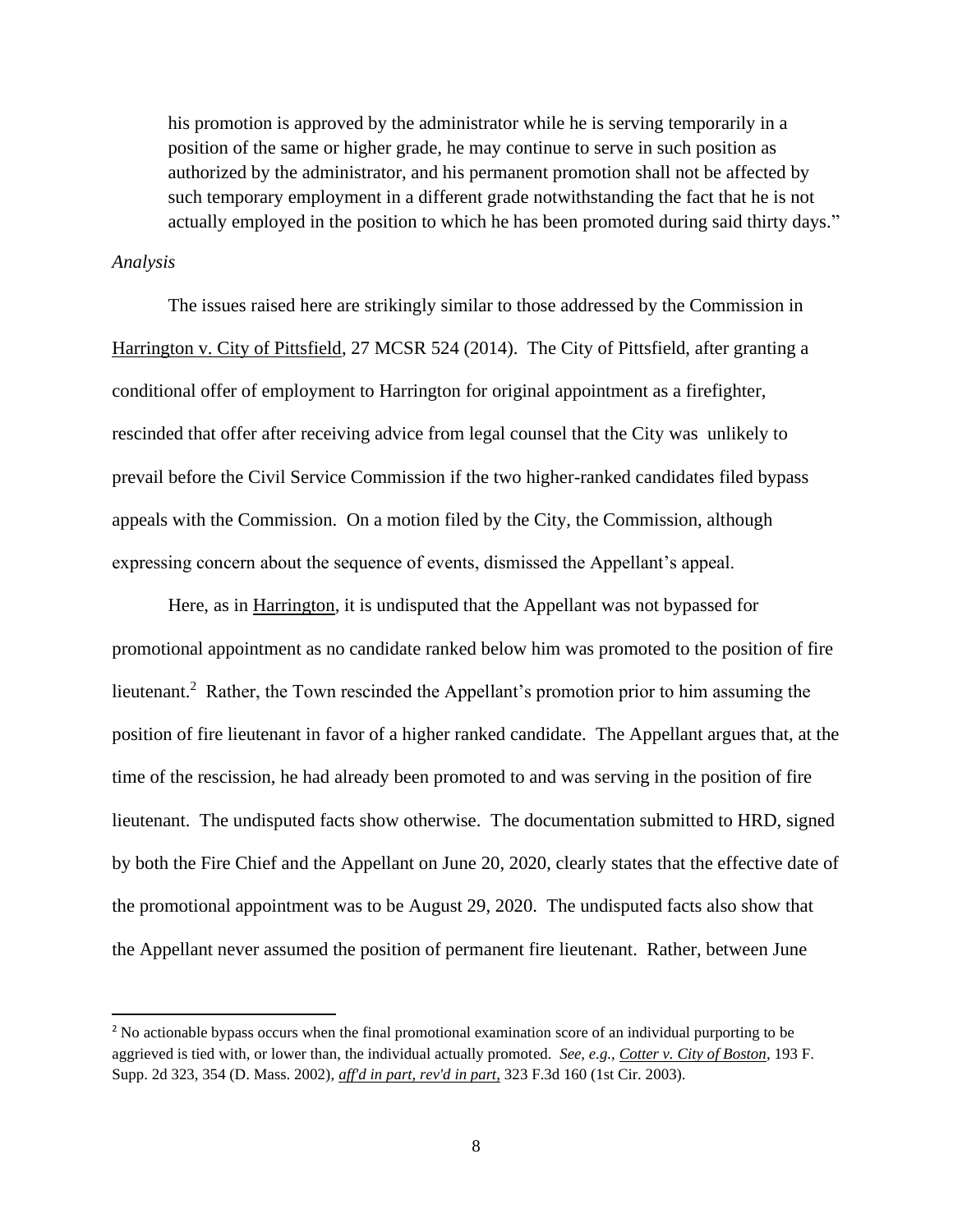$20<sup>th</sup>$  and August  $29<sup>th</sup>$ , he and other firefighters continued the longstanding CBA-controlled practice of filling in for lieutenants on vacation and other short-term leave (i.e. – personal days) based on seniority.

Since the Appellant never served in the position of permanent fire lieutenant, a position which did not become vacant until the incumbent's planned retirement on August  $29<sup>th</sup>$ , he could not have been considered to have been promoted under Section 14(3) of the Personnel Administration Rules (PARs) which states in relevant part that: "No permanent employee shall be regarded as promoted within the requirements of these rules unless he is actually employed in the position to which he is promoted within thirty days from the date of receipt of notice by the administrator of promotion …". (emphasis added)

That turns to the issue of whether the Town is required to provide the Commission with justification for its decision to rescind its decision to promote the Appellant in favor a higherranked candidate and, if so, whether the Town's decision here was contrary to basic merit principles. Although this appeal was filed under G.L. c. 31, § 2(b), I have considered that question under both Section 2(b) as well as Section 2(a) which grants the Commission broad discretionary authority to conduct investigations, upon request by, among others, an aggrieved person or on its own initiative.

I am troubled by what occurred here. In short, the Town's Select Board and Town Manager effectively overrode the decision of the civil service appointing authority (the Fire Chief) regarding who was the most qualified person to serve as fire lieutenant based primarily on a decision (by the Board and the Town Administrator) to avoid litigation by the local union, one of whose officer's would stand to benefit by the rescission.

9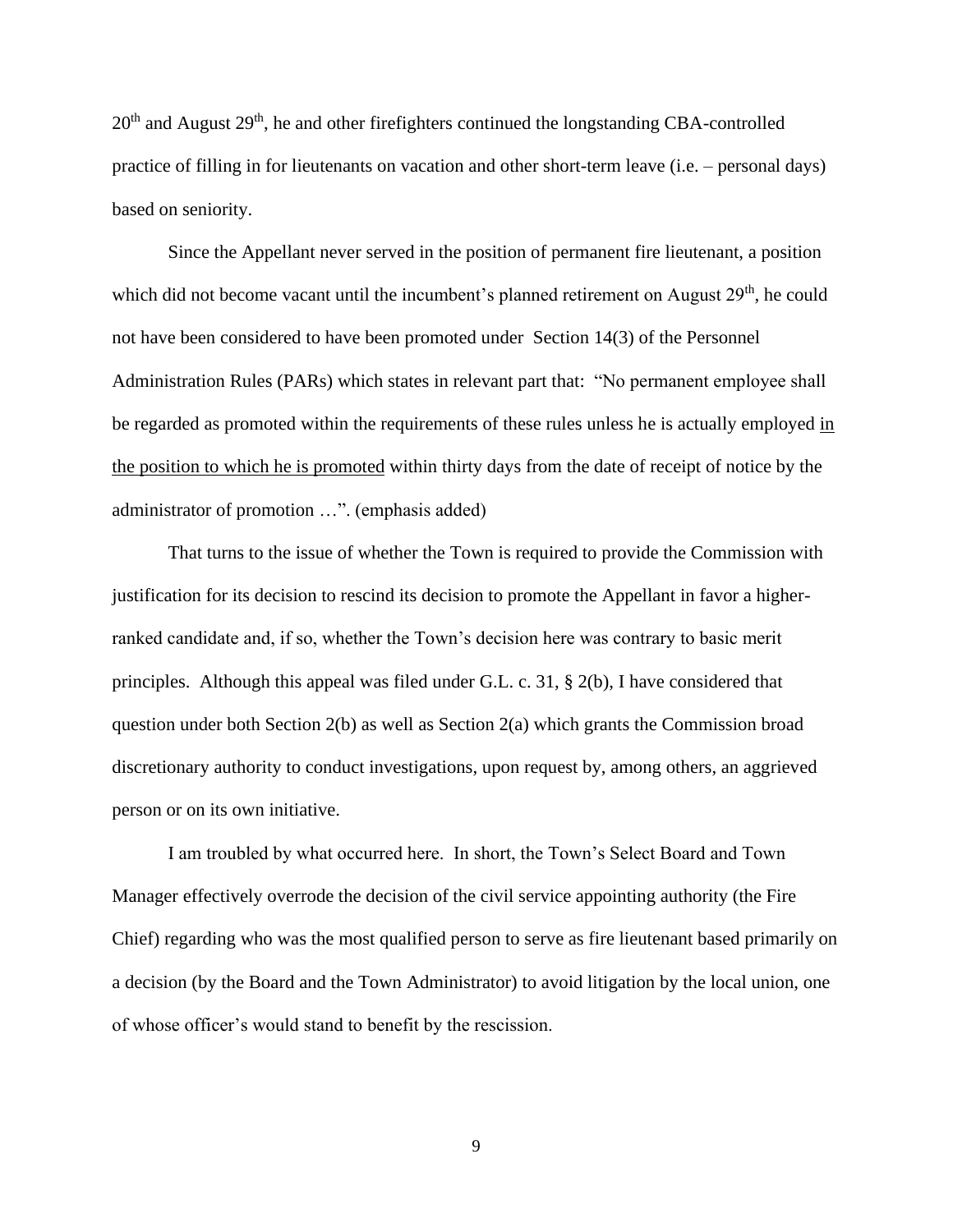I listened carefully to the Fire Chief's testimony before the Commission. He strongly opposed making a promotional appointment based primarily on reasons related to litigation avoidance and he conveyed those concerns directly to the Select Board and the former Town Administrator. Ultimately, however, the Fire Chief agreed to sign the settlement agreement (and rescind the Appellant's promotional appointment) knowing that his position was not supported by legal counsel, which was effectively confirmed by the former Town Administrator who testified that the Fire Chief doesn't decide matters related to litigation. In sum, the Town's Select Board and Town Administrator effectively usurped the Fire Chief's authority under the civil service law to make a promotional appointment to fire lieutenant.

This case is a perfect example of being careful what you wish for. By trying to avoid the possibility of litigation, at best remote and unlikely of success, Whitman set itself up for actual litigation that exposed its dubious approach to micro-managing civil service appointments to the fire service. Next time, hopefully, the Select Board and Town Administrator will respect the judgment vested in its Fire Chief as civil service law intended.

The end result here, however, is that one of two candidates tied for first on the certification for fire lieutenant received the promotional appointment and there has been no allegation that the candidate promoted does not have the sufficient knowledge, skills and abilities to serve effectively as fire lieutenant. Put another way, the Appellant is arguing that the Commission should deem him an aggrieved person because a qualified candidate ranked above him on the certification was promoted over him.

 Notwithstanding the troubling sequence of events referenced above, the undisputed facts here, including that the Appellant was never promoted to fire lieutenant, and that the Fire Chief ultimately appointed a qualified person ranked above the Appellant, the Appellant cannot show

10